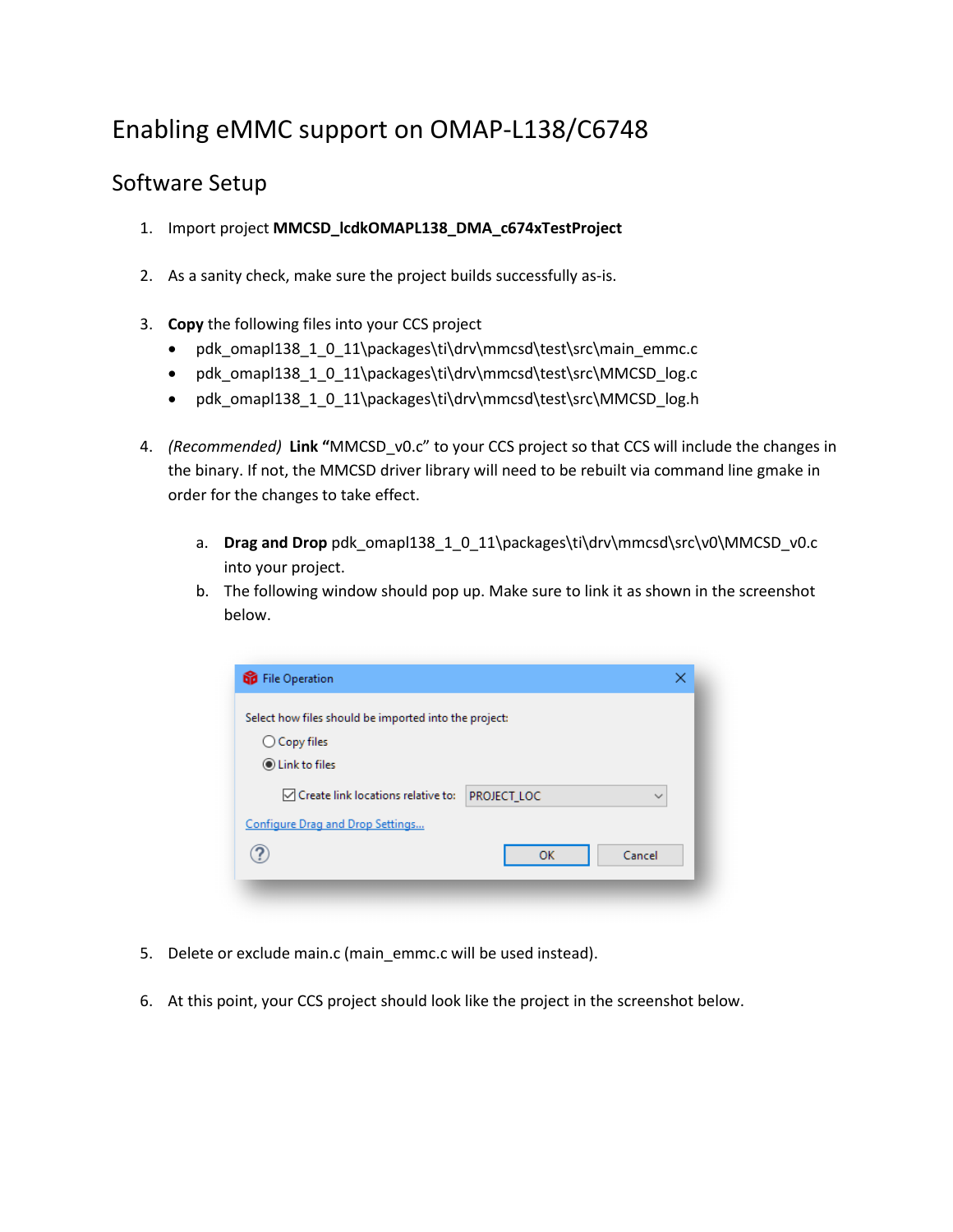

7. Define "ENABLE\_EMMC" in project properties as shown in the screenshot below.

| General                                                                                                                                                   |                                                                               |                  |           |        |
|-----------------------------------------------------------------------------------------------------------------------------------------------------------|-------------------------------------------------------------------------------|------------------|-----------|--------|
| $\vee$ Build<br>> XDCtools<br>$\vee$ C6000 Compiler<br><b>Processor Options</b><br>Optimization                                                           | Configuration:                                                                | Debug [ Active ] |           |        |
| <b>Include Options</b><br>Performance Advisor<br>Predefined Symbols<br>> Advanced Options<br>C6000 Linker<br>$\mathbf{v}$<br>C6000 Hex Utility [Disabled] | <b>GD</b> Enter Value<br>Pre-define NAME (--define, -D)<br><b>ENABLE EMMC</b> |                  |           | ×      |
|                                                                                                                                                           |                                                                               |                  | <b>OK</b> | Cancel |

- 8. *(Optional)* If printing logs to the CCS console is preferred over the UART terminal, define "IO\_CONSOLE" in project properties.
- 9. At this point the following symbols should be defined in the CCS project at minimum: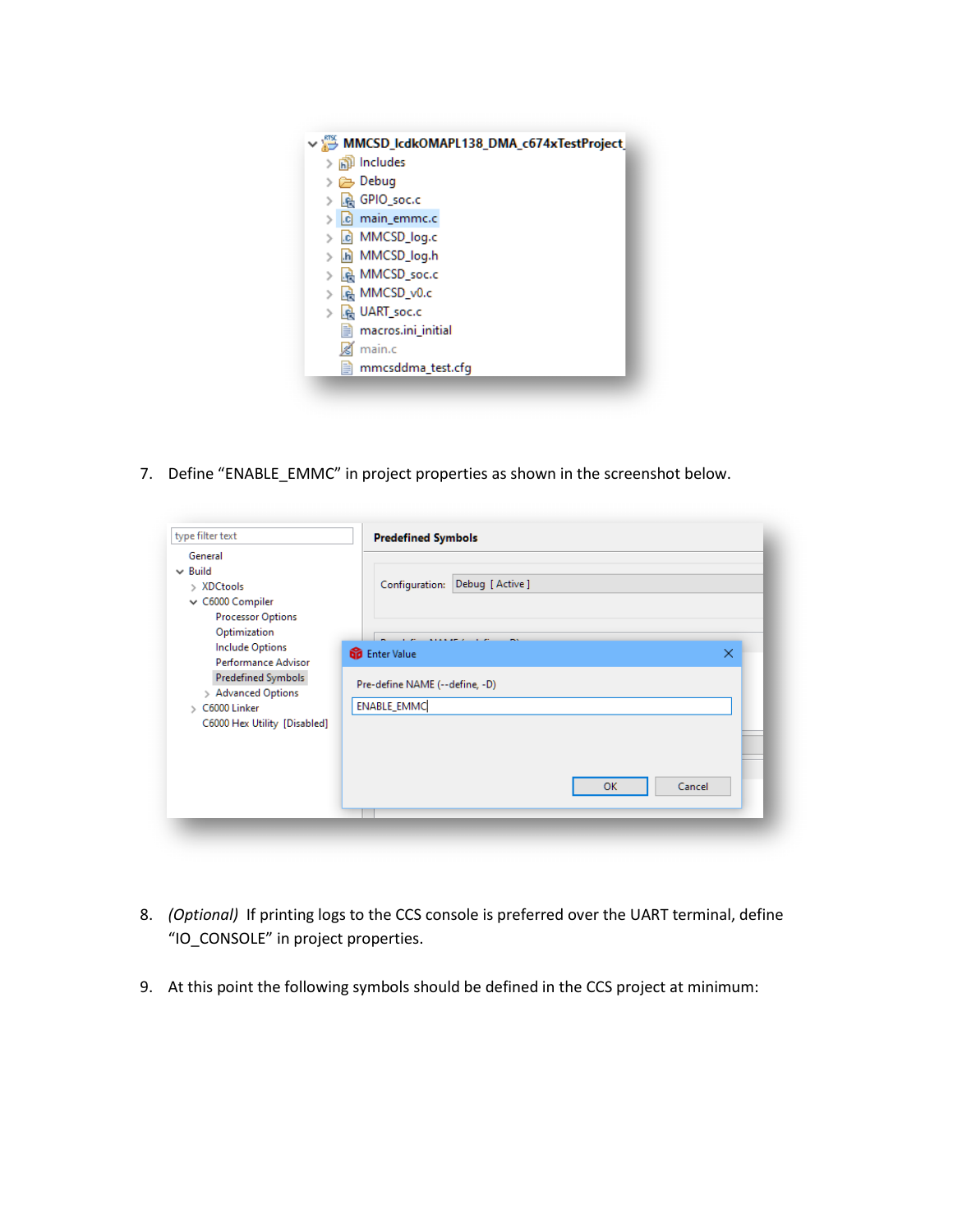

10. Change all instances of "SOC\_OMAPL137" to "SOC\_OMAPL138" in main\_emmc.c.

### **a.** *Tip*: **CTRL+F to Find/Replace in CCS**

11. Change line 102 to the following to resolve undefined path.

#include <ti/drv/mmcsd/test/src/profiling.h> //**#include** "profiling.h"

12. Clean and build the project. It should successfully build after making these changes.

### MMCSD driver (MMCSD\_v0.c) modifications

Please note since MMCSD\_v0.c is linked instead of copied (denoted by the arrow in the icon in the image below) any changes made to it in CCS will persist on your system. Due to this, it is recommended to make a copy of the original as a backup.



- 13. Update the CMD1 argument to 0xC0FF8080.
	- a. Change line 159 to the following:

/\*\* \brief MMC Argument Register value for OCR command. \*/ **#define** MMCSD\_OCR\_AGRHL\_REG\_VAL (0xC0FF8080) // Originally 0x00FF8000

#### 14. Update CMD8 transfer type to read.

a. Change line 1852 to the following:

cmdObj.cmd.xferType = *MMCSD\_DIR\_READ*; // Originally MMCSD\_DIR\_DONTCARE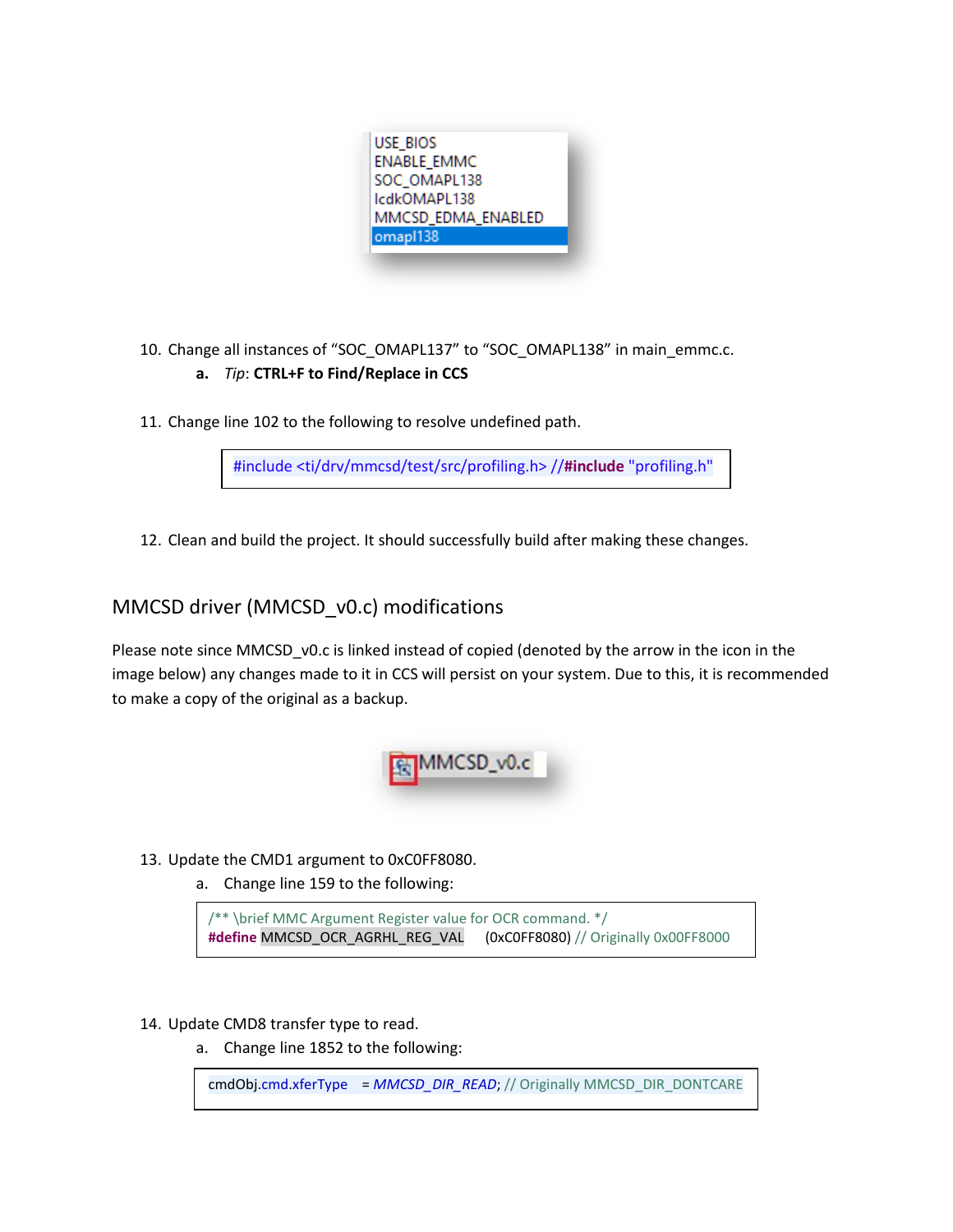15. Change line 1857 to the following:

```
transaction.checkStatus = MMCSD_EVENT_EOFCMD | MMCSD_EVENT_READ; // Originally MMCSD_EVENT_EOFCMD 
                                | MMCSD_EVENT_ERROR
```
16. Change line 1858 to the following:

```
transaction.flags = MMCSD_CMDRSP_READ | MMCSD_CMDRSP_DATA; // 
Originally MMCSD_CMDRSP_READ | MMCSD_CMDRSP_WRITE;
```
17. Clean and build project.

## Hardware Setup

1. The LCDK does not have an onboard eMMC so the microSD slot is used. An eMMC to microSD adapter would be required similar to what is shown below. Soldering the eMMC signals directly to the board is also an option.



2. Connect a mini-USB cable from the PC to the J3 mini-USB port to print logs to the UART terminal. The serial port settings are shown in the screenshot below.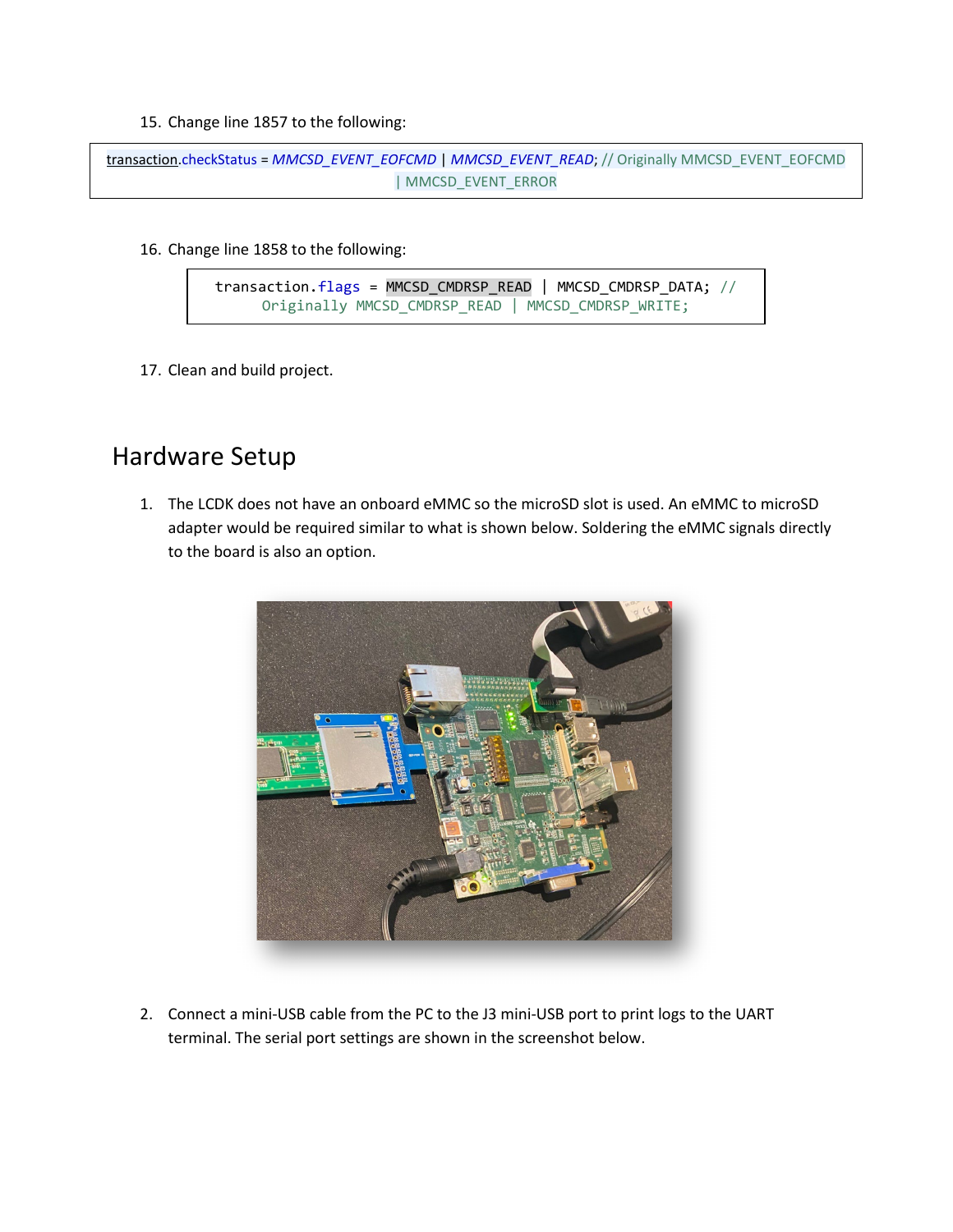| 115200<br>Speed:<br>Cancel<br>8 bit<br>Data: |  |
|----------------------------------------------|--|
|                                              |  |
|                                              |  |
| Parity:<br>none<br>$\checkmark$              |  |
| Help<br>1 bit<br>Stop bits:<br>$\checkmark$  |  |
| Flow control:<br>none                        |  |

# Testing

1. After loading and running the binary on the LCDK, the following output should be shown on the UART terminal or CCS console.

| Test Details for test $ID = 9$<br>Test Profile[9]: Description = Default Unit Test (Max speed)<br>Test Profile[9]: PowerCyle<br>= Required<br>Test Profile[9] Device Config : Mode<br>$=$ SOC Default<br>Test Profile[9] Device Config : BusVoltage = SOC Default<br>Test Profile[9] Device Config : BusVoltage = SOC Default<br>Test Profile[9] Device Config : Interrupt = SOC Default |
|------------------------------------------------------------------------------------------------------------------------------------------------------------------------------------------------------------------------------------------------------------------------------------------------------------------------------------------------------------------------------------------|
| DMA is enabled<br>Interrupts are disabled                                                                                                                                                                                                                                                                                                                                                |
| Performing RAW mode read/write tests                                                                                                                                                                                                                                                                                                                                                     |
| MMCSD_Open() completed successfully                                                                                                                                                                                                                                                                                                                                                      |
| SD Read/Write 32 bit ramp<br>RAW READ/WRITE: Writing test pattern (256 KB) to the EMMC starting at sector 0x4000 in 1 block(s) 256 KB each<br>RAW READ/WRITE: Reading test pattern (256 KB) from the EMMC starting at sector 0x4000 in 1 block(s) 256 KB each<br>RAW READ/WRITE: PASS: Read/Write Success for this size (256 KB)                                                         |
| RAW READ/WRITE: Writing test pattern (512 KB) to the EMMC starting at sector 0x400 <u>0 in 1 block(s) 512 KB each</u><br>RAW READ/WRITE: Reading test pattern (512 KB) from the EMMC starting at sector 0x4000 in 1 block(s) 512 KB each<br>RAW READ/WRITE: PASS: Read/Write Success for this size (512 KB)                                                                              |
| RAW READ∕WRITE: Writing test pattern (1024 KB) to the EMMC starting at sector 0x4000 in 1 block(s) 1024 KB each<br>RAW READ/WRITE: Reading test pattern (1024 KB) from the EMMC starting at sector 0x4000 in 1 block(s) 1024 KB each<br>RAW READ/WRITE: PASS: Read/Write Success for this size (1024 KB)                                                                                 |
| RAW READ/WRITE: Writing test pattern (2048 KB) to the EMMC starting at sector 0x4000 in 1 block(s) 2048 KB each<br>RAW READ/WRITE: Reading test pattern (2048 KB) from the EMMC starting at sector 0x400 <u>0 in 1 block(s) 2048 KB each</u><br>RAW READ/WRITE: PASS: Read/Write Success for this size (2048 KB)                                                                         |
| RAW READ/WRITE: Writing test pattern (4095 KB) to the EMMC starting at sector 0x4000 in 1 block(s) 4095 KB each<br>RAW READ/WRITE: Reading test pattern (4095 KB) from the EMMC starting at sector 0x4000 in 1 block(s) 4095 KB each<br>RAW READ/WRITE: PASS: Řead/Write Success for this size (4095 KB)                                                                                 |
| RAW READ/WRITE : Closing the driverTest Complete for this profile                                                                                                                                                                                                                                                                                                                        |
| --------- PLEASE NOTE ----------                                                                                                                                                                                                                                                                                                                                                         |
| This test required powercycle.<br>Before running the next test, Powercycle/System-reset and run other test                                                                                                                                                                                                                                                                               |
| All tests have PASSED<br>1/1 tests passed                                                                                                                                                                                                                                                                                                                                                |